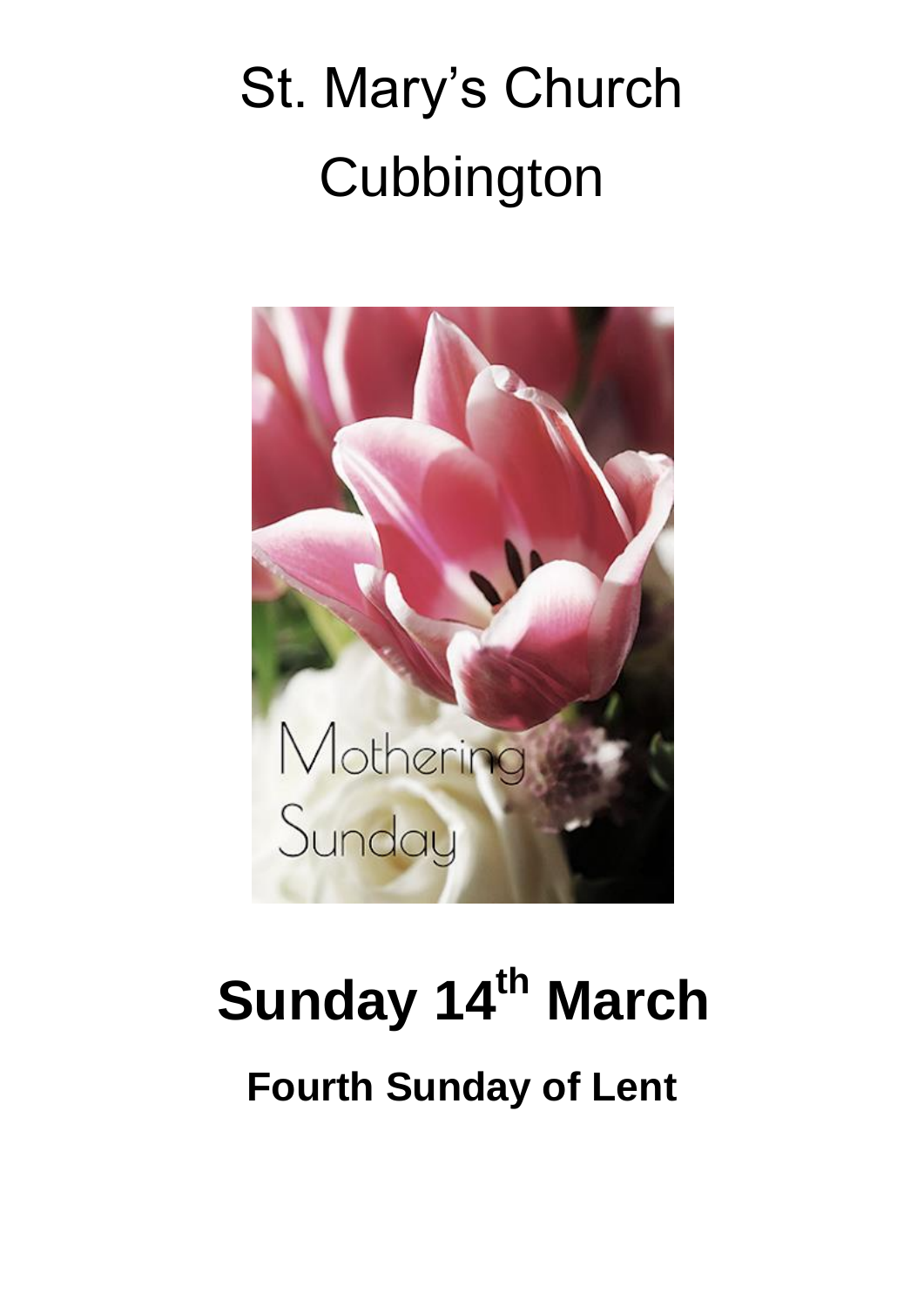### **Sunday 14th March**

#### **Dear Friends**

As we prepare to celebrate Mothering Sunday in the church calendar, I am reminded that as Christians we are still very much in the Lenten Period, where Christ himself faced many challenges for 40 days and 40 nights. It does seem slightly strange that we are preparing for a Christian celebration during a time of Christ's suffering.

Witnessing the suffering of our own loved ones and as a mother myself, I understand well the challenges of being a parent. I give thanks and feel blessed that I have experienced the joys of parenting whilst understanding that there can be difficult times for us all as mothers, fathers or carers.

Over the many years I have been in attendance at Mothering Sunday Services in various different churches. It has become very apparent with regard to how much has changed in the way these services are delivered by the clergy.

'Inclusivity' (rightly so), is now very much at the forefront of sermon preparation for Priests.

Historically, the focus of sermons was usually with regard to the celebration of Mothers, Mothering and Motherhood, but with societal shifts, sermons are often now written whereby people who have not wanted to be (or not had the opportunity to be) 'Mothers', can still be upheld and celebrated with having 'Mothering Qualities' that dwell within each of us as Christians, indeed qualities which we all strive to maintain.

These qualities will hopefully encompass love, kindness, wisdom, teaching, guidance, patience and understanding (all qualities similar to the Fruits of the Holy Spirit that I wrote about a few weeks ago).

When my mother-in-law was alive, we knew how dearly she appreciated her Mothering Sunday greetings card. As a committed Christian she always appreciated a relevant bible verse that was usually highlighted within the card. It is really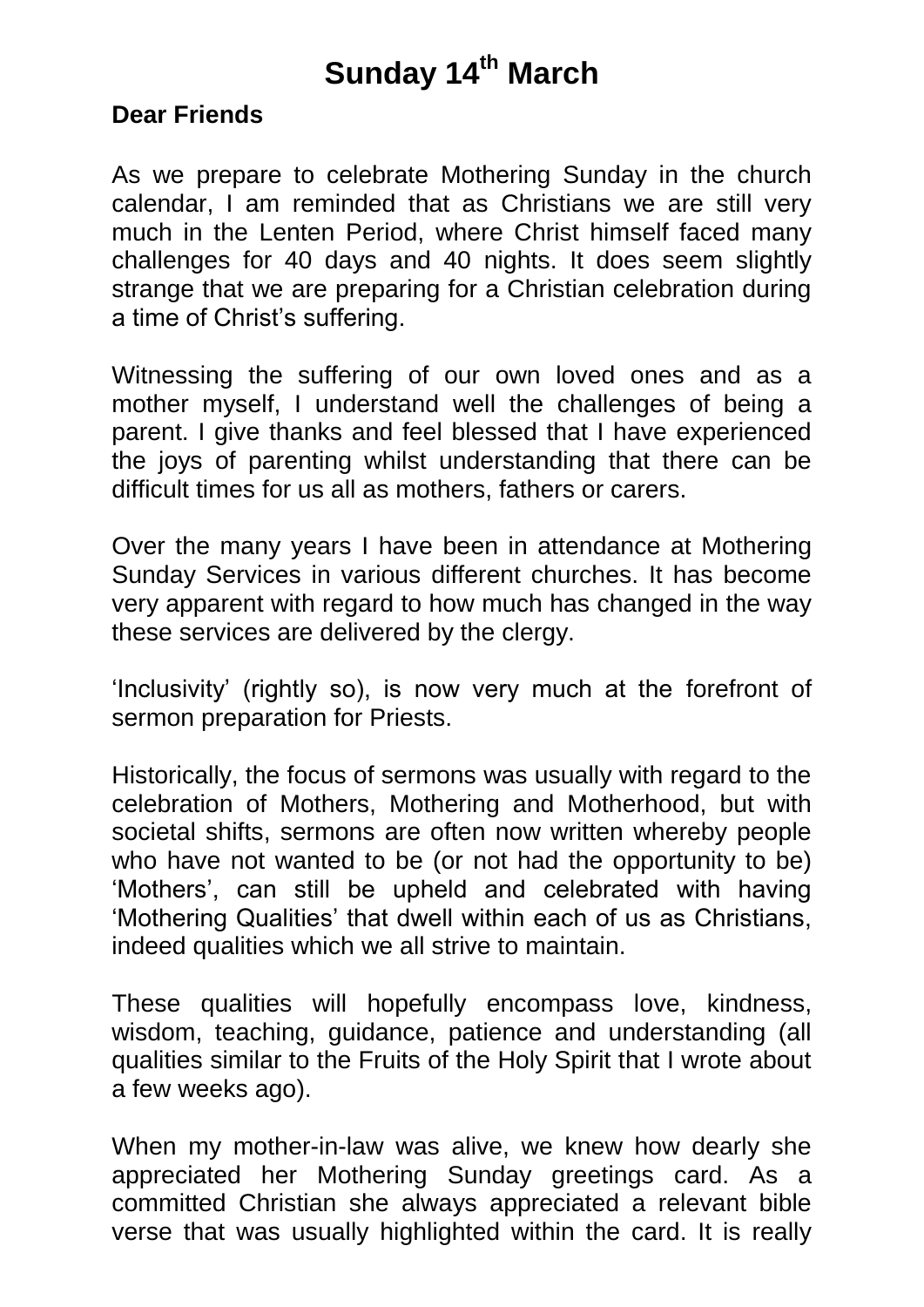difficult to find cards which simply have the words 'Mothering Sunday' written on them. 'Happy Mother's Day' cards are available in abundance... a sign of the times I guess.

This week, we give thanks for our own church's named Saint: Saint Mary, described in various different ways such as: Mary, the mother of Jesus, Mother of God, The Virgin Mary and Blessed Virgin Mary. St. Mary is one of the most admired figures in Scripture and considered by many to be the greatest of all Christian saints.

Mary was a willing servant who trusted God and obeyed His call and whilst her life held great honour, her calling also required great suffering. Though there was joy in her motherhood, there was also great pain in the privilege of being the mother of God.

Despite these things, she responded to God with great obedience and submission to His plan.

Perhaps as we all prepare to celebrate Mothering Sunday, we can try to be as Mary was, remaining faithful to God in good times and in bad.

Yours in Christ's love Sam

Luke 1: 46-56

'And Mary said, "My soul magnifies the Lord, and my spirit rejoices in God my Saviour, for he has looked on the humble estate of his servant. For behold, from now on all generations will call me blessed; for he who is mighty has done great things for me, and holy is his name. And his mercy is for those who fear him from generation to generation....'

> "Mary's Song" Luke 1:46-56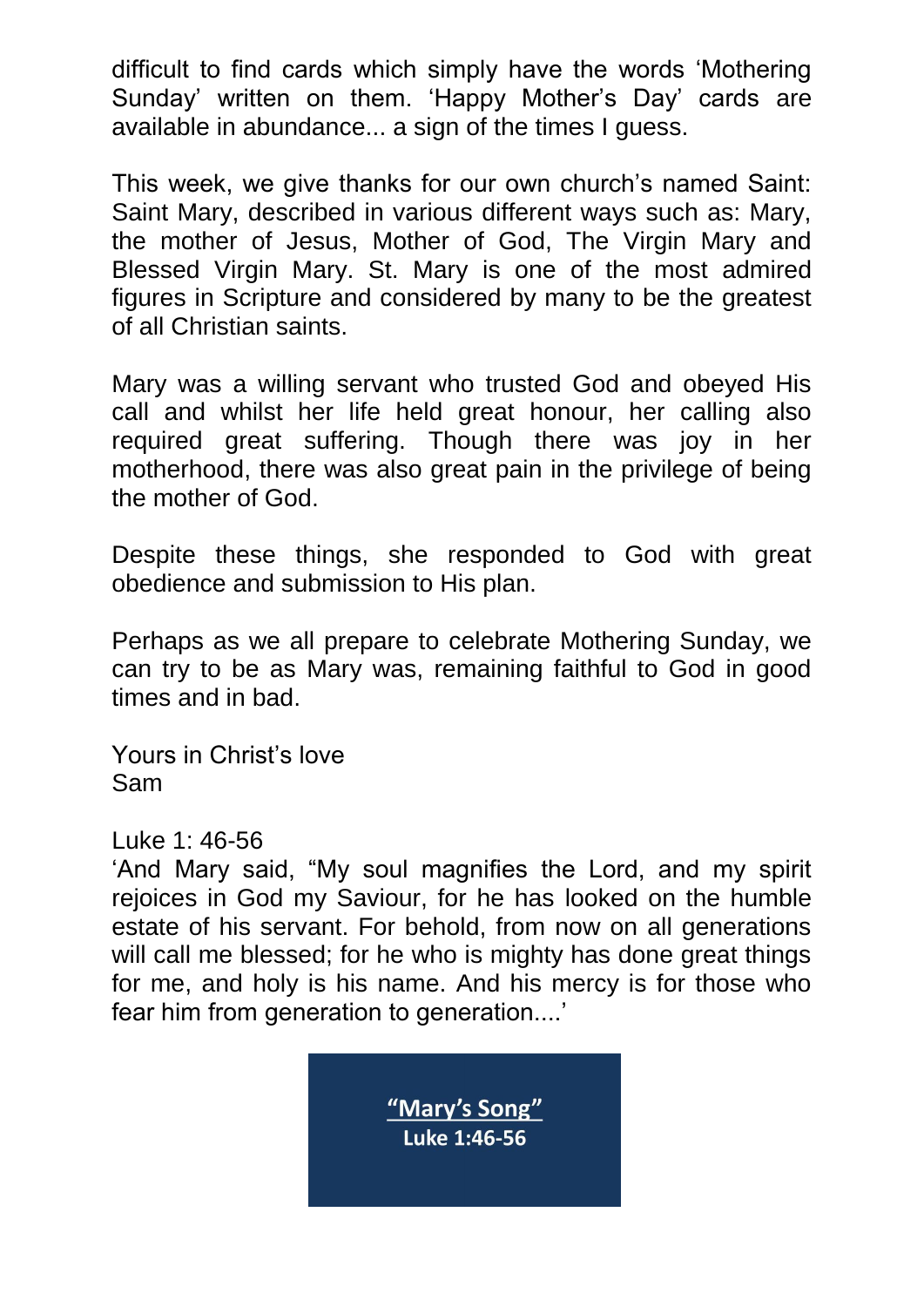

#### **Prayers for Revd. Graham**

We pray for the renewal of the Church in faith, love and service. We pray for Revd. Graham and for the life of this parish. We give thanks for the gift of your word, the grace of the sacraments and the fellowship of your people. **Amen.**

Stretch out your hand to heal and perform miraculous signs and wonders through the name of your holy servant Jesus."

After they prayed, the place where they were meeting was shaken. And they were all filled with the Holy Spirit and spoke the word of God boldly. **Acts 4: 30-31**

#### **Amen.**

I do hope that you are all keeping well and safe.

If you would like prayers for yourself or someone you know, please let me know.

It is with great sadness that I have to announce that **Bob Griffiths** passed away on **Tuesday 9th March**.

St. Mary's is open each day from **10am until 2pm** for Individual Private Individual Prayer as usual.

#### **Sue – Churchwarden**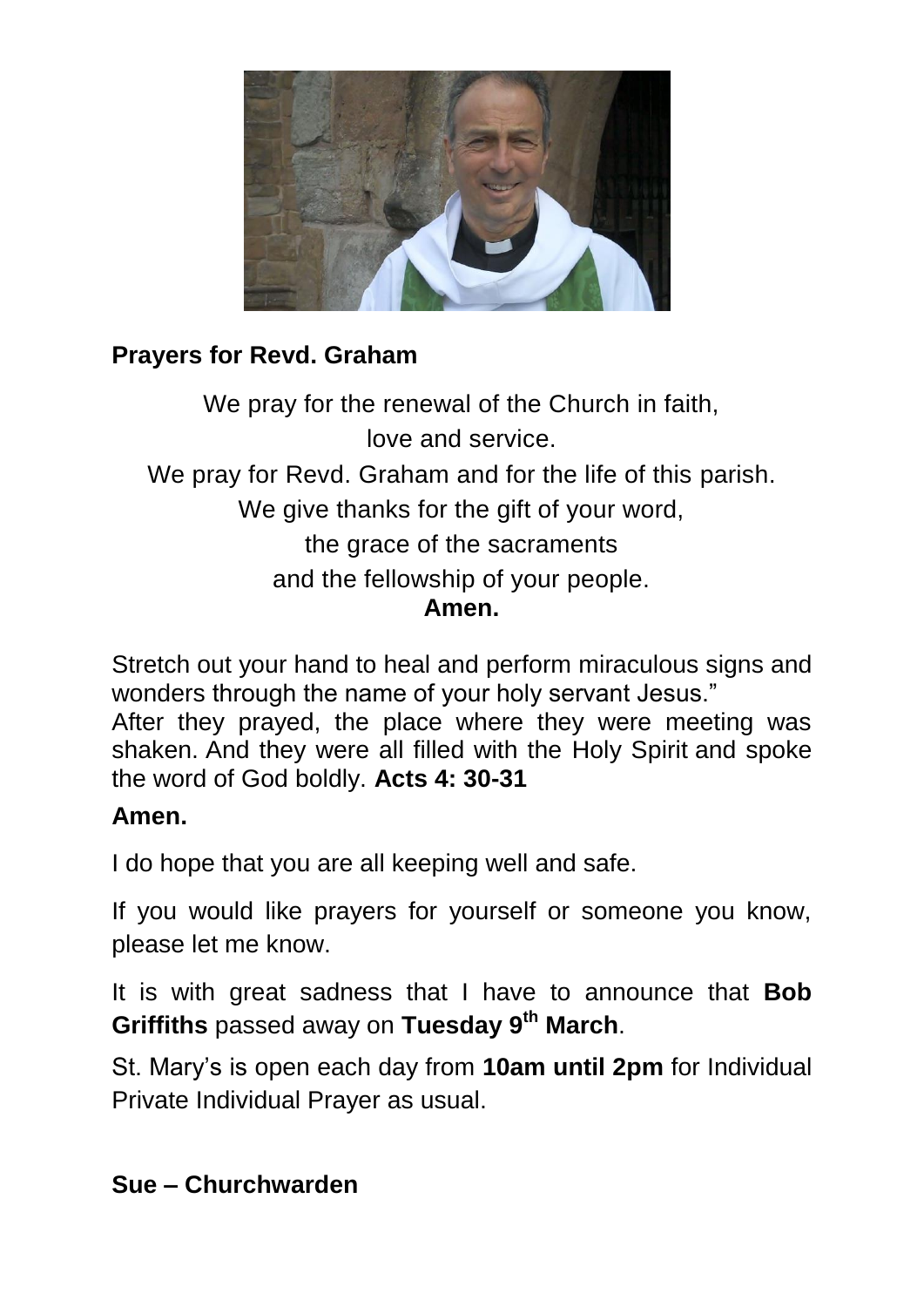

**Mothering Sunday and our readings are**

**2 Corinthians 1: 3-7**



### **Praise to the God of All Comfort**

**<sup>3</sup>** Praise be to the God and Father of our Lord Jesus Christ, the Father of compassion and the God of all comfort, **<sup>4</sup>** who comforts us in all our troubles, so that we can comfort those in any trouble with the comfort we ourselves receive from God. **<sup>5</sup>** For just as the sufferings of Christ flower over into our lives, so also through Christ our comfort overflows. **6** If we are distressed, it is for your comfort and salvation; if we are comforted, it is for your comfort, which produces in you patient endurance of the same sufferings we suffer. **<sup>7</sup>** And our hope for you is firm, because we know that just as you share in our sufferings, so also you share in our comfort.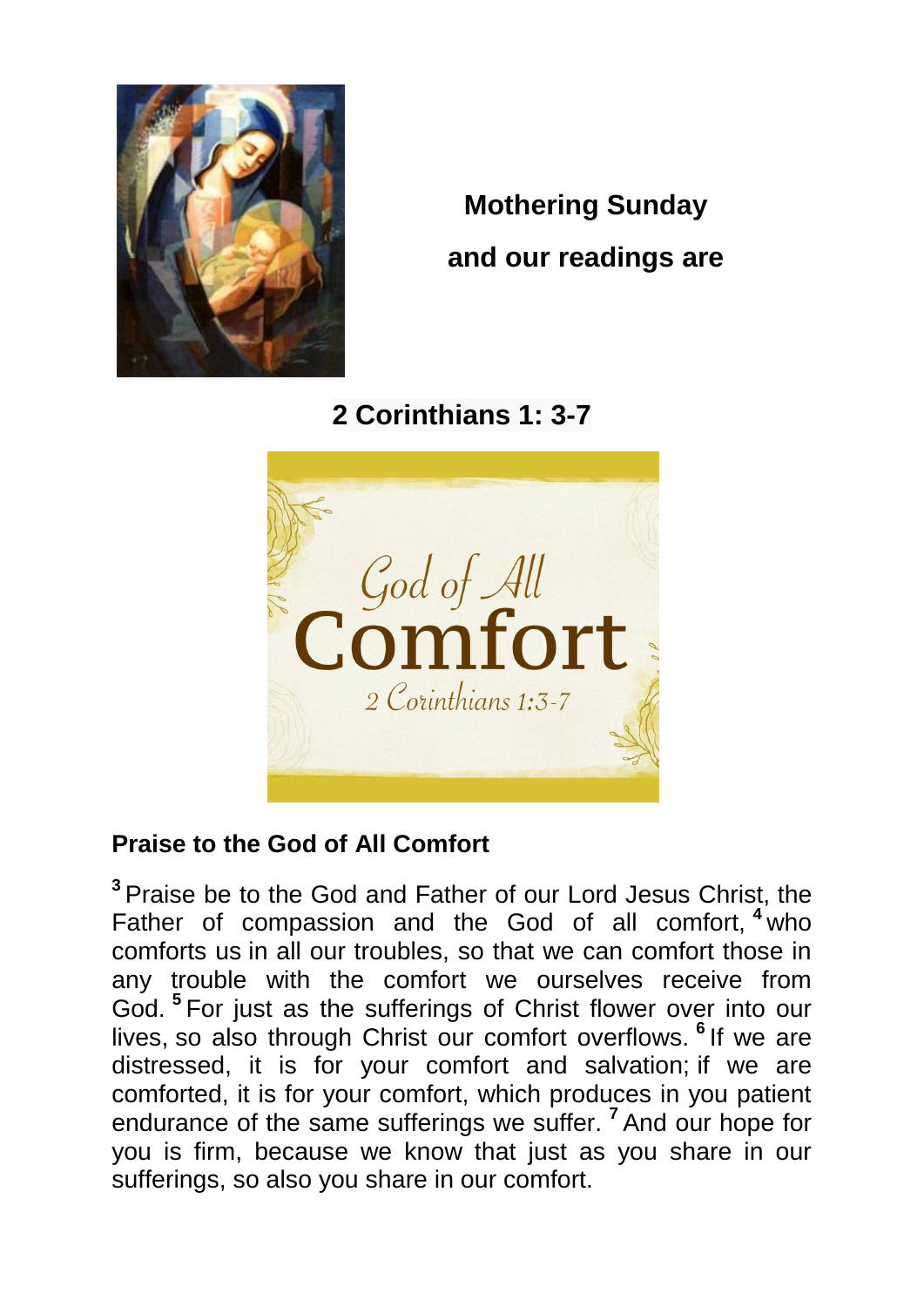and the Gospel reading is **Luke 2: 33-35**



 $33$  The child's father and mother marvelled at what was said about him. <sup>34</sup> Then Simeon blessed them and said to Mary, his mother: "This child is destined to cause the falling and rising of many in Israel, and to be a sign that will be spoken against, <sup>35</sup> so that the thoughts of many hearts will be revealed. And a sword will pierce your own soul too."

**Amen.**

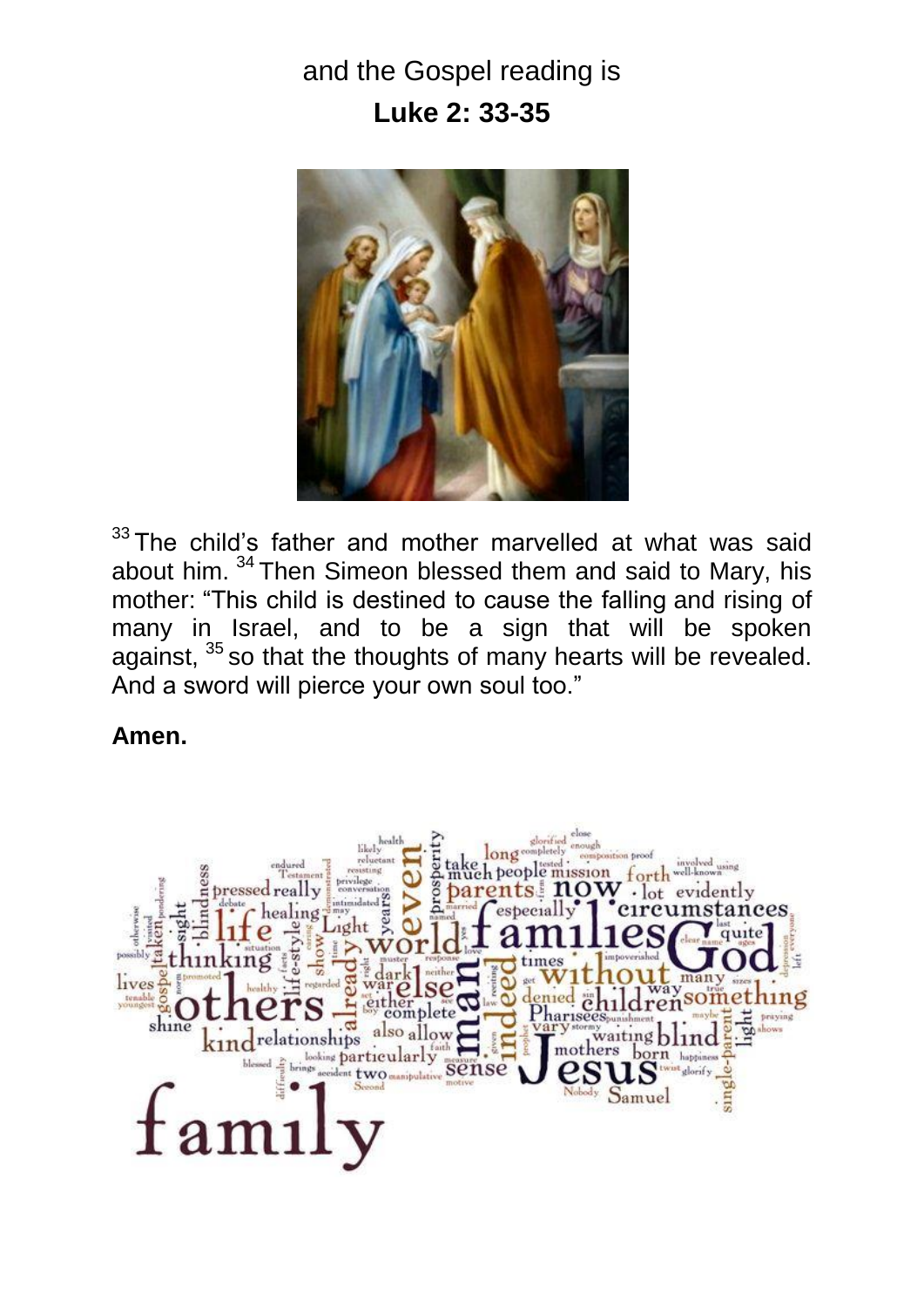## **LENT 4**

Jund

#### **Collect**

God of compassion, whose Son Jesus Christ, the child of Mary, shared the life of a home in Nazareth, and on the cross drew the whole human family to himself: strengthen us in our daily living that in joy and in sorrow we may know the power of your presence to bind together and to heal; through Jesus Christ your Son our Lord, who is alive and reigns with you, in the unity of the Holy Spirit, one God, now and for ever. **Amen.**